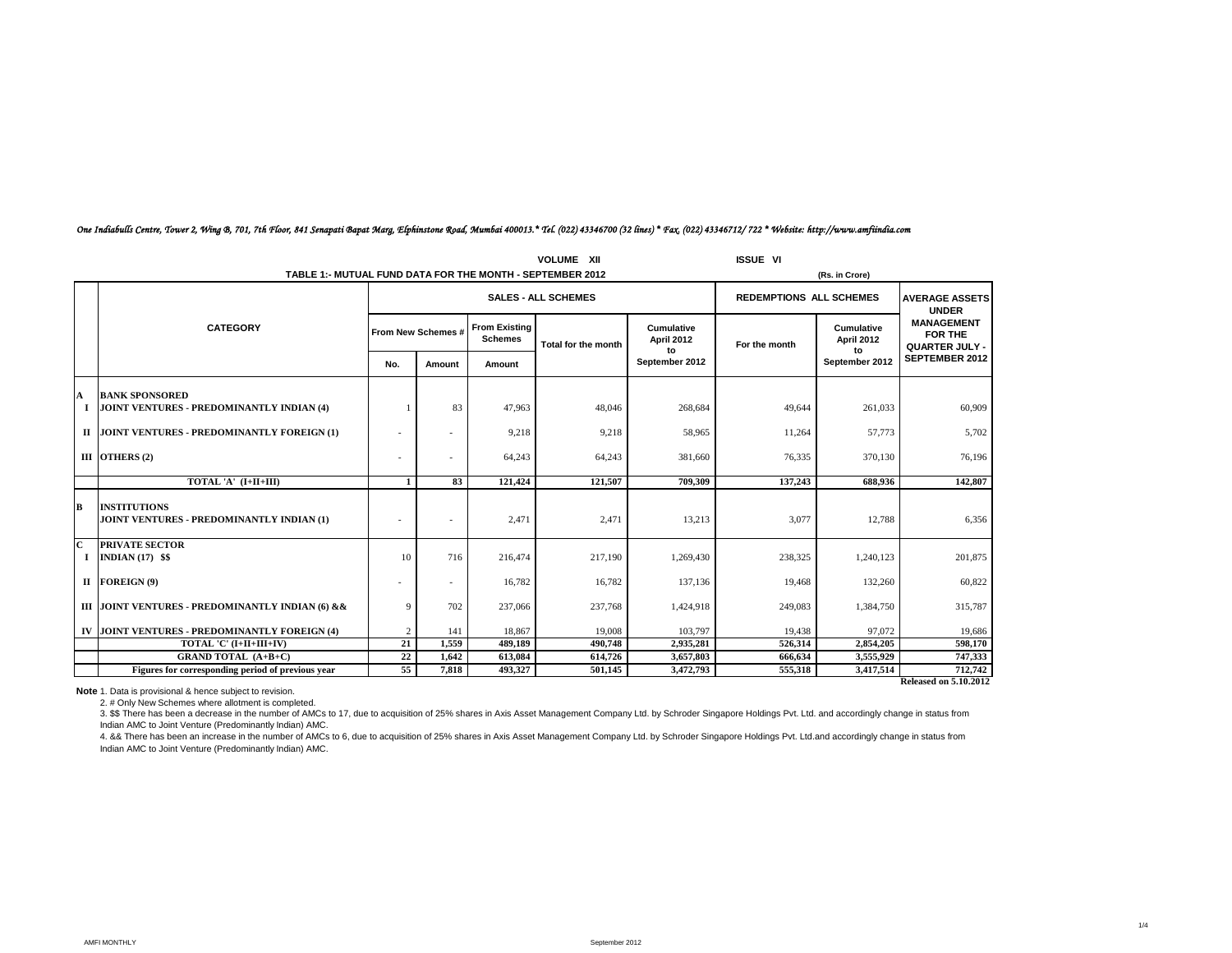### **TABLE 2:- SALES DURING THE MONTH OF SEPTEMBER 2012 - TYPE AND CATEGORY WISE 2.1 \*NEW SCHEMES LAUNCHED (ALLOTMENT COMPLETED)**

(Rs. in Crore)

|                                 |                          | Open End | <b>Close End</b>     |        |                          | <b>Interval Fund</b> |                      | <b>TOTAL</b> |  |
|---------------------------------|--------------------------|----------|----------------------|--------|--------------------------|----------------------|----------------------|--------------|--|
|                                 | <b>No.of Schemes</b>     | Amount   | <b>No.of Schemes</b> | Amount | <b>No.of Schemes</b>     | Amount               | <b>No.of Schemes</b> | Amount       |  |
| <b>INCOME</b>                   | $\overline{\phantom{a}}$ |          | 22                   | 1,642  | $\overline{\phantom{a}}$ |                      | 22                   | 1,642        |  |
| <b>IEQUITY</b>                  |                          |          |                      |        |                          |                      |                      |              |  |
| <b>BALANCED</b>                 |                          |          |                      |        |                          |                      |                      |              |  |
| <b>LIQUID/MONEY MARKET</b>      | $\sim$                   |          |                      |        |                          |                      |                      |              |  |
| <b>IGILT</b>                    | -                        |          |                      |        |                          |                      |                      |              |  |
| <b>IELSS - EQUITY</b>           |                          |          |                      |        |                          |                      |                      |              |  |
| <b>IGOLD ETF</b>                |                          |          |                      |        |                          |                      |                      |              |  |
| <b>OTHER ETFS</b>               |                          |          |                      |        |                          |                      |                      |              |  |
| <b>IFUND OF FUNDS INVESTING</b> |                          |          |                      |        | $\overline{\phantom{a}}$ |                      |                      |              |  |
| <b>OVERSEAS</b>                 |                          |          |                      |        |                          |                      |                      |              |  |
| <b>TOTAL</b>                    |                          |          | 22                   | 1,642  |                          |                      | 22                   | 1,642        |  |

### **\*NEW SCHEMES LAUNCHED :**

|                            | Birla Sun Life FTP Series FX (1093 Days); DSP BlackRock FMP - Series 66 - 12M and Series 68 - 12M, FTP - Series 11 - 36M; DWS FMP - Series 16, DWS Hybrid        |
|----------------------------|------------------------------------------------------------------------------------------------------------------------------------------------------------------|
|                            | FTF - Series 8 and Series 9; HDFC FMP 371D September 2012 (1) Series 22 and 373D September 2012 (1) Series 22; ICICI Prudential FMP Series 64 - 3 Years Plan I   |
| <b>ICLOSE END INCOME :</b> | Jand Plan K, 367 Days Plan L; JP Morgan India FMP Series 302; Principal Pnb FMP Series B2; Reliance Fixed Horizon Fund - XXII - Series 22, Series 23, Series 24, |
|                            | JSeries 25, Series 26 and Series 27; Religare FMP Series XV - Plan F (369 Days) and Union KBC Capital Protection Oriented Fund - Series 1.                       |
|                            |                                                                                                                                                                  |

### **2.2 EXISTING SCHEMES**

|                                 |                      | Open End | <b>Close End</b>     |        | <b>Interval Fund</b> |        | <b>TOTAL</b>         |         |
|---------------------------------|----------------------|----------|----------------------|--------|----------------------|--------|----------------------|---------|
|                                 | <b>No.of Schemes</b> | Amount   | <b>No.of Schemes</b> | Amount | <b>No.of Schemes</b> | Amount | <b>No.of Schemes</b> | Amount  |
| <b>INCOME</b>                   | 234                  | 77.180   | 440                  | 478    | 32                   | 186    | 706I                 | 77,844  |
| <b>IEQUITY</b>                  | 298                  | 3,030    |                      |        |                      |        | <b>299</b>           | 3,030   |
| <b>BALANCED</b>                 | 30                   | 477      |                      |        |                      |        | 31                   | 477     |
| <b>LIQUID/MONEY MARKET</b>      | 55                   | 530,425  |                      |        |                      |        | 55                   | 530,425 |
| <b>IGILT</b>                    | 40                   | 240      |                      |        |                      |        | 40                   | 240     |
| <b>IELSS - EQUITY</b>           | 36                   | 152      | 13                   |        |                      |        | 49                   | 152     |
| <b>IGOLD ETF</b>                | 14                   | 500      |                      |        |                      |        | 141                  | 500     |
| <b>IOTHER ETFS</b>              | 20                   | 347      |                      |        |                      |        | <b>20</b>            | 347     |
| <b>IFUND OF FUNDS INVESTING</b> | 21                   |          |                      |        |                      |        | 21                   | 69      |
| <b>OVERSEAS</b>                 |                      | 69       |                      |        | -                    |        |                      |         |
| <b>TOTAL</b>                    | 748                  | 612,420  | 455                  | 478    | 32                   | 186    | 1235                 | 613,084 |

Notes:The change in number of existing schemes is because of the maturity and reclassification of some of the existing schemes.

^ Amount mobilised by new plans launched under existing scheme.

# **2.3 TOTAL OF ALL SCHEMES**

|                                |                      | Open End | <b>Close End</b>     |        |               | <b>Interval Fund</b>     |                      | <b>TOTAL</b> |
|--------------------------------|----------------------|----------|----------------------|--------|---------------|--------------------------|----------------------|--------------|
|                                | <b>No.of Schemes</b> | Amount   | <b>No.of Schemes</b> | Amount | No.of Schemes | Amount                   | <b>No.of Schemes</b> | Amount       |
| <b>INCOME</b>                  | 234                  | 77,180   | 462                  | 2,120  | 32            | 186                      | 728                  | 79,486       |
| <b>IEQUITY</b>                 | 298                  | 3,030    |                      |        |               | $\overline{\phantom{0}}$ | 299                  | 3,030        |
| <b>BALANCED</b>                | 30                   | 477      |                      |        |               |                          | 31                   | 477          |
| <b>LIQUID/MONEY MARKET</b>     | 55                   | 530,425  |                      |        |               |                          | 55                   | 530,425      |
| <b>IGILT</b>                   | 40                   | 240      |                      |        |               |                          | 40                   | 240          |
| <b>IELSS - EQUITY</b>          | 36                   | 152      | 13                   |        |               |                          | 49                   | 152          |
| <b>IGOLD ETF</b>               | 14                   | 500      |                      |        |               |                          | 14                   | 500          |
| <b>IOTHER ETFS</b>             | 20                   | 347      |                      |        |               |                          | 20                   | 347          |
| <b>FUND OF FUNDS INVESTING</b> | 21                   | 69       |                      |        |               |                          | 21                   | 69           |
| <b>OVERSEAS</b>                |                      |          |                      |        |               |                          |                      |              |
| <b>TOTAL</b>                   | 748                  | 612,420  | 477                  | 2,120  | 32            | 186                      | 1,257                | 614,726      |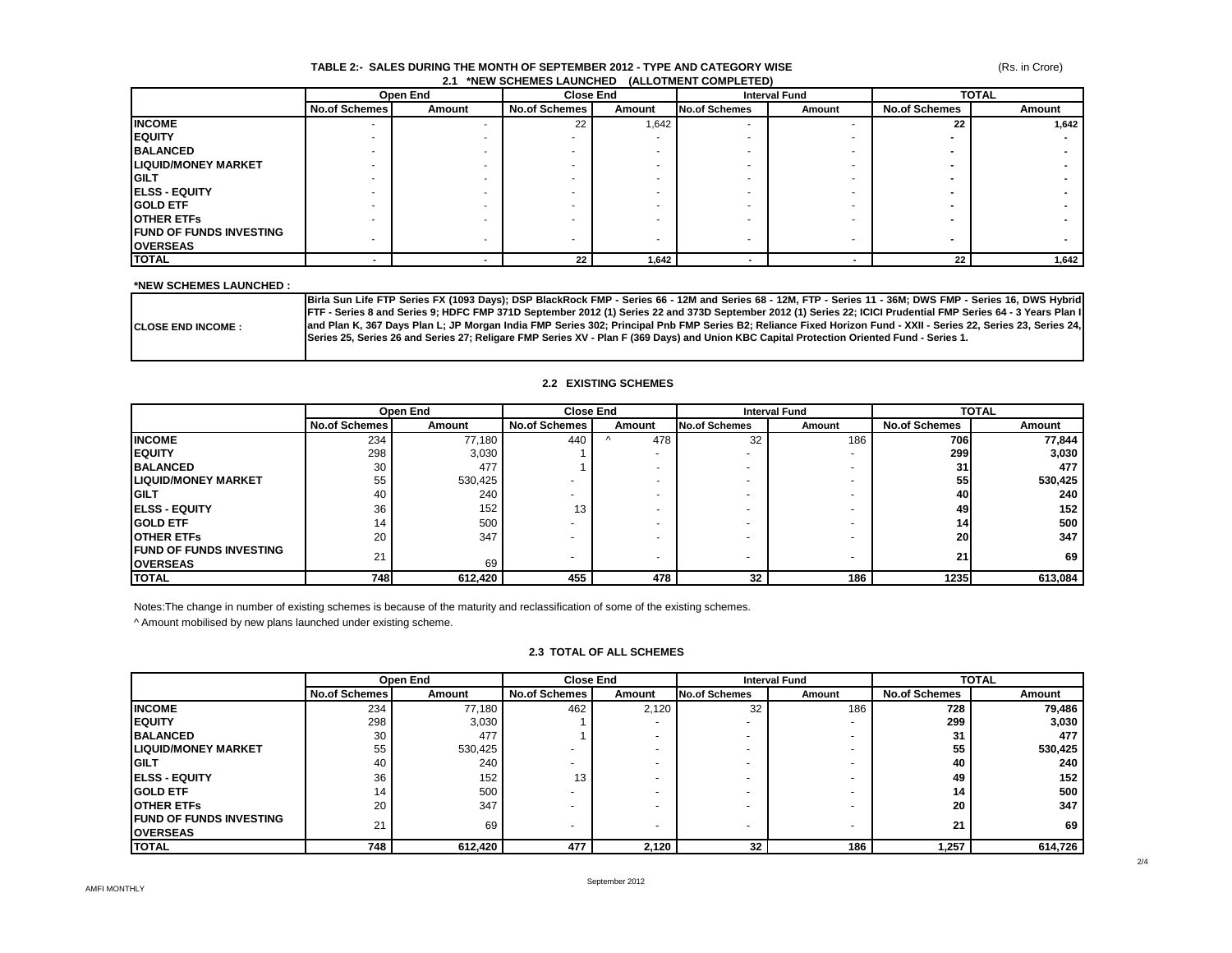### **Table 3:-**

# **REDEMPTIONS / REPURCHASES DURING THE MONTH OF SEPTEMBER 2012**

|                                                   |          |                  | <b>CATEGORY &amp; TYPE WISE</b> |              | (Rs. in Crore)                             |                                                                       |                                                                        |
|---------------------------------------------------|----------|------------------|---------------------------------|--------------|--------------------------------------------|-----------------------------------------------------------------------|------------------------------------------------------------------------|
|                                                   | Open End | <b>Close End</b> | <b>Interval Fund</b>            | <b>TOTAL</b> | Net Inflow /<br>(Outflow)<br>For the Month | Net Inflow / (Outflow)<br>For the Year to Date<br><b>Current Year</b> | Net Inflow / (Outflow)<br>For the Year to Date<br><b>Previous Year</b> |
| <b>INCOME</b>                                     | 73,517   | 5,318            | 907                             | 79,742       | (256)                                      | 49,983                                                                | 3,427                                                                  |
| <b>EQUITY</b>                                     | 6,336    |                  |                                 | 6,336        | (3,306)                                    | (6, 341)                                                              | 3,104                                                                  |
| <b>BALANCED</b>                                   | 590      |                  |                                 | 590          | (113)                                      | (278)                                                                 | 706                                                                    |
| LIQUID/MONEY MARKET                               | 578,870  |                  |                                 | 578,870      | (48, 445)                                  | 59,713                                                                | 46,377                                                                 |
| <b>GILT</b>                                       | 201      |                  |                                 | 201          | 39                                         | (457)                                                                 | (567)                                                                  |
| <b>ELSS - EQUITY</b>                              | 359      | 46               | ۰.                              | 405          | (253)                                      | (934)                                                                 | (494)                                                                  |
| <b>GOLD ETFS</b>                                  | 168      |                  |                                 | 168          | 332                                        | 297                                                                   | 2,658                                                                  |
| <b>OTHER ETFS</b>                                 | 187      |                  |                                 | 187          | 160                                        | 109                                                                   | (280)                                                                  |
| <b>FUND OF FUNDS</b><br><b>INVESTING OVERSEAS</b> | 135      |                  |                                 | 135          | (66)                                       | (218)                                                                 | 348                                                                    |
| <b>TOTAL</b>                                      | 660,363  | 5,364            | 907                             | 666,634      | (51,908)                                   | 101,874                                                               | 55,279                                                                 |

**Table 4:-**

### **ASSETS UNDER MANAGEMENT AS ON SEPTEMBER 30, 2012 CATEGORY & TYPE WISE** *(Rs. in Crore)*

|                                                   | Open End | <b>Close End</b> | <b>Interval Fund</b> | <b>TOTAL</b> | % to Total           |
|---------------------------------------------------|----------|------------------|----------------------|--------------|----------------------|
| <b>INCOME</b>                                     | 231,697  | 116.897          | 3,728                | 352,322      | 49                   |
| <b>EQUITY</b>                                     | 162,709  |                  | ۰                    | 162.711      | 23                   |
| <b>BALANCED</b>                                   | 17.004   | 12               | ۰                    | 17,016       |                      |
| LIQUID/MONEY MARKET                               | 144,675  |                  | ۰                    | 144.675      | 20                   |
| <b>GILT</b>                                       | 3,356    |                  | ۰                    | 3,356        | $^{\textregistered}$ |
| <b>ELSS - EQUITY</b>                              | 22,131   | 2.504            | ۰                    | 24,635       |                      |
| <b>GOLD ETF</b>                                   | 11,198   |                  | ۰                    | 11,198       |                      |
| <b>OTHER ETFS</b>                                 | 1,806    |                  | ۰                    | 1,806        | $^{\circledR}$       |
| <b>FUND OF FUNDS</b><br><b>INVESTING OVERSEAS</b> | 2,394    |                  | ۰                    | 2.394        | $^{\textregistered}$ |
| <b>TOTAL</b>                                      | 596,970  | 119,415          | 3,728                | 720,113      | 100                  |

**@ Less than 1 %.**

### **Table 5:- DATA ON FUND OF FUNDS (DOMESTIC) - SEPTEMBER 2012** *(Rs. In Crore)*

|                      | No. of<br><b>Schemes</b> | <b>Sales</b> | Redemption | Assets under<br><b>Management</b><br>as on<br>September 30,<br>2012 | <b>Average Assets under</b><br><b>Management for the</b><br><b>Month</b> |
|----------------------|--------------------------|--------------|------------|---------------------------------------------------------------------|--------------------------------------------------------------------------|
| <b>Fund of Funds</b> | 40                       | 379          | 316        | 6,750                                                               | 6.715                                                                    |

# **Note :**

Fund of Funds is a scheme wherein the assets are invested in the existing schemes of mutual funds and hence, the figures indicated herein are included in tables 1 to 4. Data on fund of funds is given for information only.